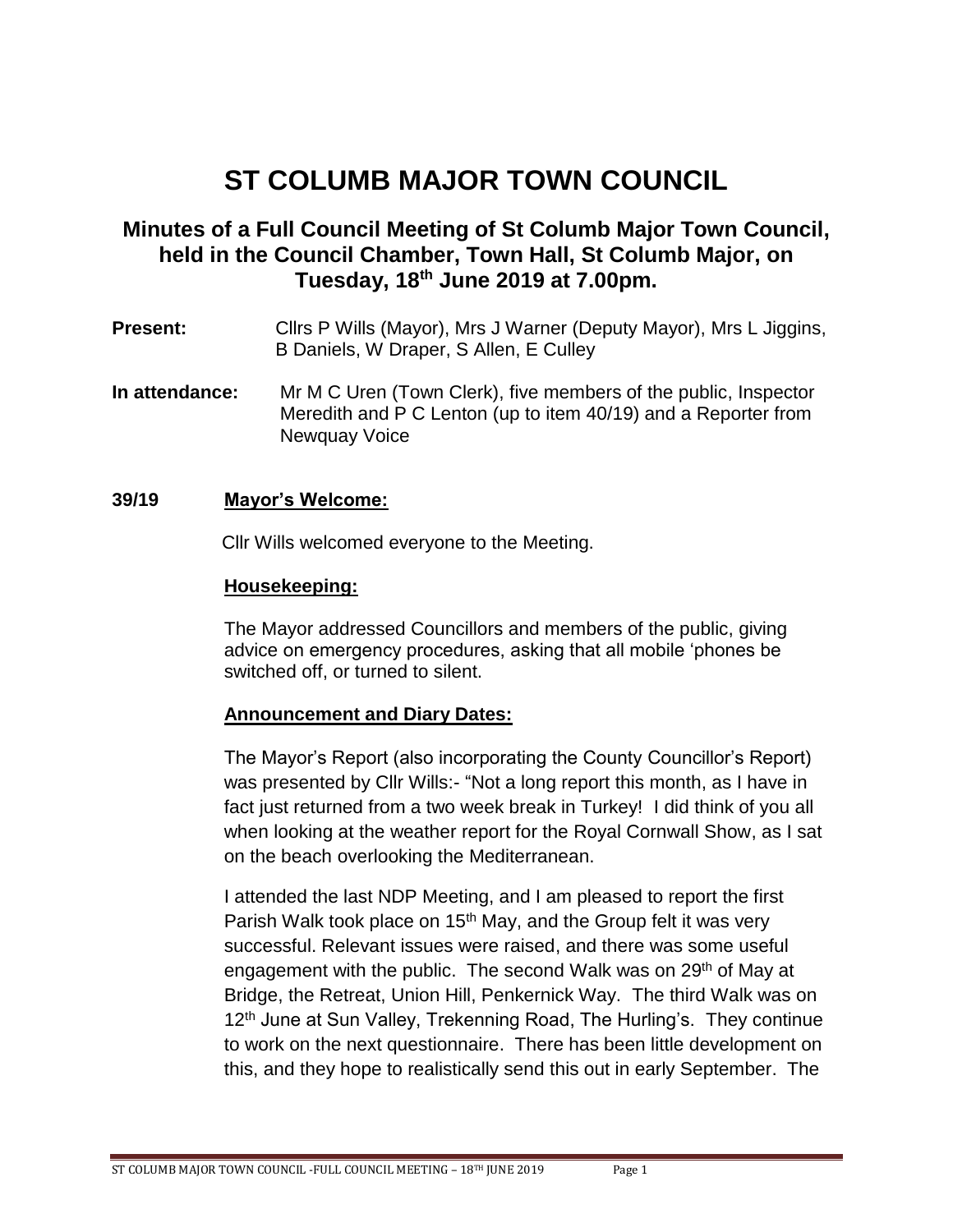owners of Trekenning Farm have been working alongside Developers, with a mind to develop land at the farm for housing, a new food store, and a possible annex to the School. They have asked to meet with the Council, and the NDP Group at our next Meeting.

I attended St Wenn Parish Council Meeting last week, together with an All Members' Briefing at County Hall, followed by a Civic Reception for the Cornwall Rugby Team.

It was a pleasure to attend a Training Session of the St Columba Wrestling Club, who normally meet at The Columba Centre, but this time met on the Rec., to take part in an interview for Cornwall Live. This was highlighting this ancient Cornish tradition. Sadly, they are few in number, and hope to recruit new members to join. I have pledged £500 from my County Councillor Community Chest Fund, to help them with equipment and training. North Cornwall MP, Scott Mann, has highlighted the plight of Cornish Wrestling in Parliament, again in the hope of highlighting the sport".

#### **40/19 Report from County Councillor and Police:**

The County Councillor's Report has already been given.

PC Lenton presented the Police Report:

"10 REPORTED CRIMES. LAST YEAR 11

Apologies - PCSO Burgess on rest days.

1-2 ASSAULTS- 1 – Three Juveniles on bus 2- House party related.

3-4 DRIVING OFFENCES – 1 male arrested for drug driving 2 – Fail to stop RTC

5-6 CRIMINAL DAMAGE- 1 – Ex-partner attended and smashed patio doors 2- Two hostile females stopped in their cars one scratched door

7-8 PUBLIC ORDER OFFENCES- Ex-partner turned up and threats made in relation to alleged money owed 2- The other female who alleged unknown person threatened her?

9- HARRASSMENT- Ex-partner sending texts and voicemails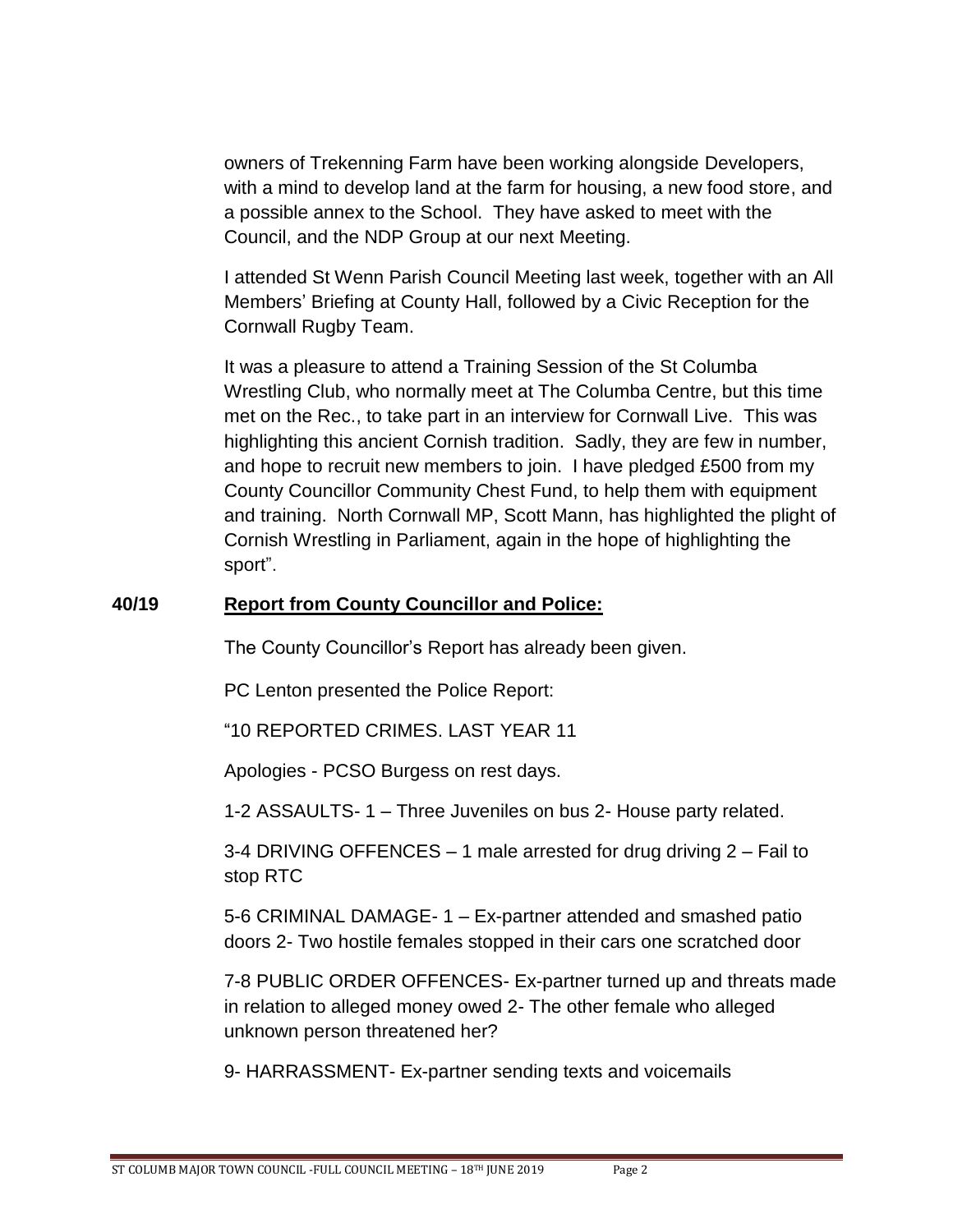10- SENDING LETTERS WITH INTENT TO CAUSE DISTRESS- Mother's new boyfriend receiving menacing voicemails from her son.

Thanks to Insp Meredith for attending.

Thanks to you for the two cameras on the old bank.

Steve Allen next Tuesday 25<sup>th</sup> June insight patrol.

Parking on the grass area Highfield and the corner.

Regards AL

999 immediate

101 non-emergency

01637 880617 Neighbourhood St Columb

Email [stcolumbmajor@devonandcornwall.pnn.police.uk"](mailto:stcolumbmajor@devonandcornwall.pnn.police.uk)

Inspector Meredith spoke briefly about what is happening in the Newquay area with regards to policing. He explained about the number of police who work out of Newquay, the different sections, and how the shifts are worked out. He was pleased to note that St Columb Major has had two more CCTV cameras installed. He spoke about "Bodyworn Video", and how it was proving an effective tool in Court, and for complaints against the Police. Reference was made to the forthcoming Boardmasters Festival. Drugs and County Lines was spoken about. If anyone has concerns regarding anything to do with drugs, they should report them via "Crimestoppers" (Tel. No. 0808 444 555). Cllr Allen will be joining the Police for a day, on an "Insight Patrol", in the not too distant future. The Alert System is still being rolled out. Inspector Meredith advised that with Police now using drug wipes for marijuana and cocaine, there are now as many people being cautioned for drugs driving as there are for drink driving. This is a very worrying development. A Police volunteer is currently upgrading the local Police Website. Cllr Wills stated that St Columb Major now has nineteen CCTV cameras. They have been installed to help in the prevention and detection of crime.

Both Inspector Meredith and PC Lenton were thanked for their attendance, and they left the Meeting.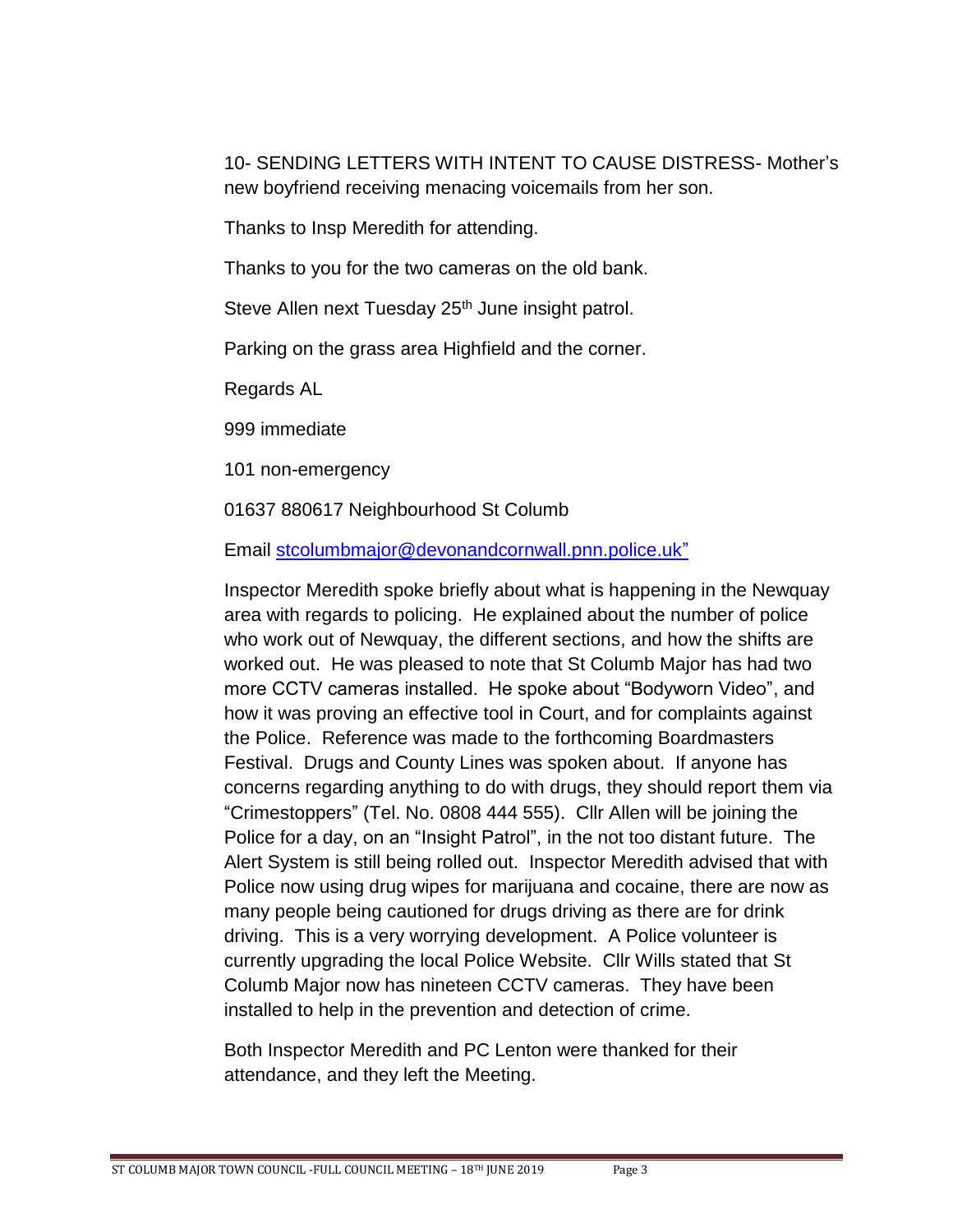#### **41/19 Public Forum:**

Mr Montagh (agent for Mr and Mrs Shazell) spoke about Planning Application PA19/04309. The link is additional to the house. The garden is large enough to be able to accommodate this extension. The intention is to compliment the existing house. The extension will be to the rear of the existing house and will not really be visible from the road. There will be no adverse effects on the neighbours.

Mr Marsh spoke about Planning Application PA19/03147. Their intention is to build a house on land to the north of Dinham House. The family are currently renting at St Issey. He explained that the property will be a family home. He spoke about the stone built barn – the "building worthy of retention".

Mrs Barrett spoke about Planning Application PA19/03995. This is a resubmission of withdrawn Application PA18/06023.

#### **42/19 Apologies for Absence:**

Apologies for Absence had been received from Cllr Roberts (unwell), Cllr Mrs Fuery (unwell), and Cllr Mrs Rogers (family issues).

#### **43/19 Members Declarations of Interest:**

**Declarations of Interest, in accordance with the Agenda:**

None

**Declarations of gifts to the value of £25:**

None

#### **44/19 To confirm Minutes of the last Full Council Meeting, held on 21st May 2019**

The Minutes of the Full Council Meeting, held on 21<sup>st</sup> May 2019, were presented by the Mayor.

Cllr Wills proposed, Cllr Mrs Rogers seconded, and it was RESOLVED that the Minutes be accepted. Cllrs Mrs Warner and Mrs Jiggins abstained, as they were not present at the Meeting.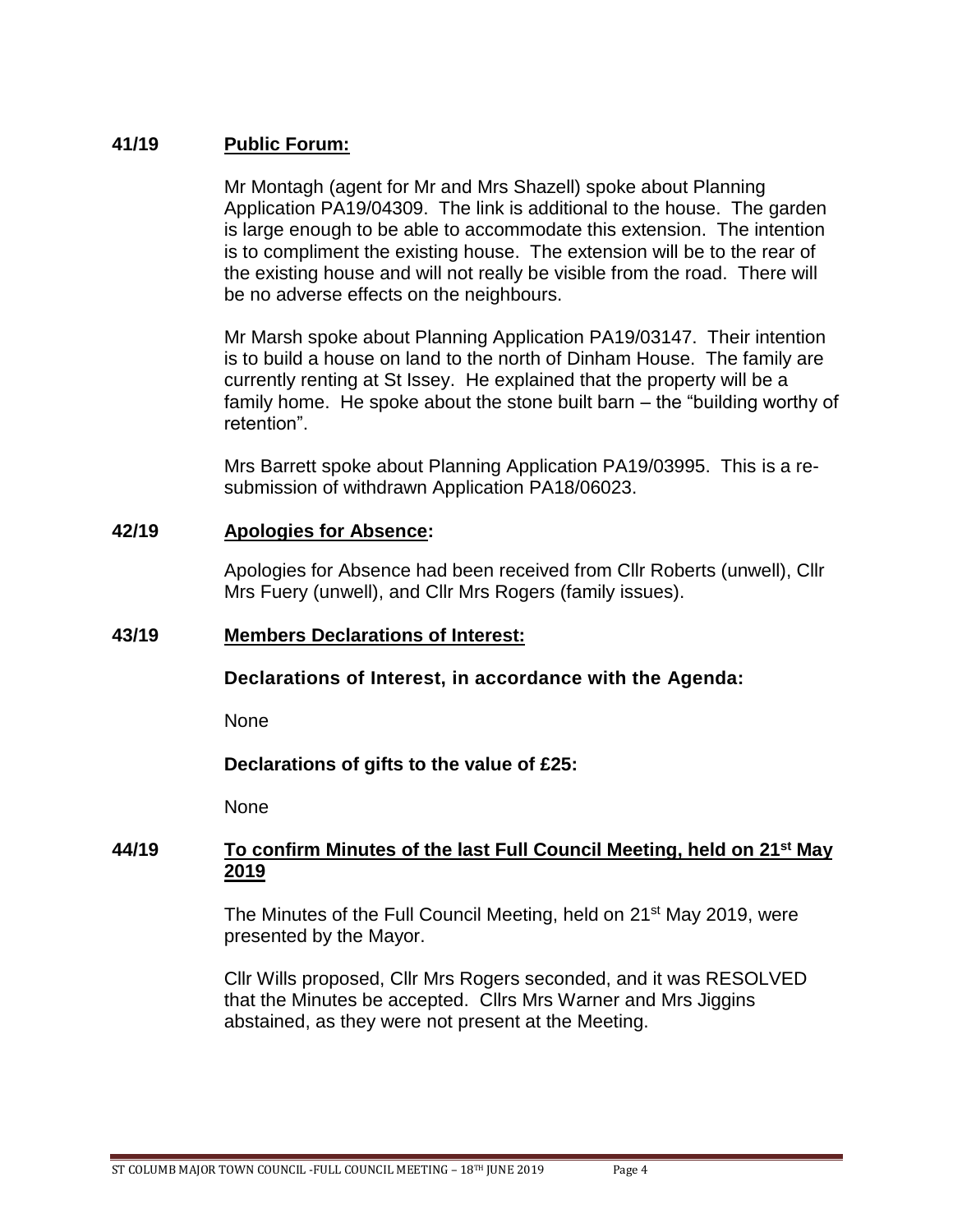## **45/19 Payment of Accounts – Members to Approve the Payment of Accounts to the end of May 2019:**

The Mayor presented the Accounts, to be paid up to the end of May 2019. Some explanations were given regarding cheques issued to the Land Registry and SeaDog IT. Are Major Steps any nearer to moving to Tropicana House? The answer is that they are supposed to be keeping us informed, but we have not heard from them for some time now. A letter has recently been sent to them asking about this matter. Mention was made about the fact that we are in contact with HMRC, regarding the payment of business rates for the First Floor of the Town Hall, and the Library. We are requesting a merger, but we have to wait and see what HMRC decide.

Cllr Wills proposed, Cllr Mrs Warner seconded, and it was RESOLVED unanimously, to approve the payments of accounts up to the end of May 2019.

#### **46/19 Planning Matters:**

Cllr Wills confirmed that Town and Parish Councils are consultees only when it comes to Planning Applications. It is the Planning Authority at Cornwall Council who make the final decision.

#### **PA19/03995: Replacement dwelling, re-submission of withdrawn application PA18/06023 – Lower Tremayne Farm, St Columb, Cornwall TR9 6DZ – Mr & Mrs Barrett**

Members were shown a map describing exactly where the replacement dwelling would be. No objections were raised.

Cllr Wills proposed, Cllr Allen seconded, and it was RESOLVED unanimously to support the Application.

#### **PA19/03565: Side extension on existing detached dwelling to create ground floor extension to form wc/utility and first floor extension to form bedroom and en-suite – 1, Maple Close, St Columb, Cornwall TR9 6SL – Mrs Francesca Crew**

A map was shown to Members. Again, no objections were raised

Cllr Wills proposed, Cllr Culley seconded, and it was RESOLVED unanimously to support the Application.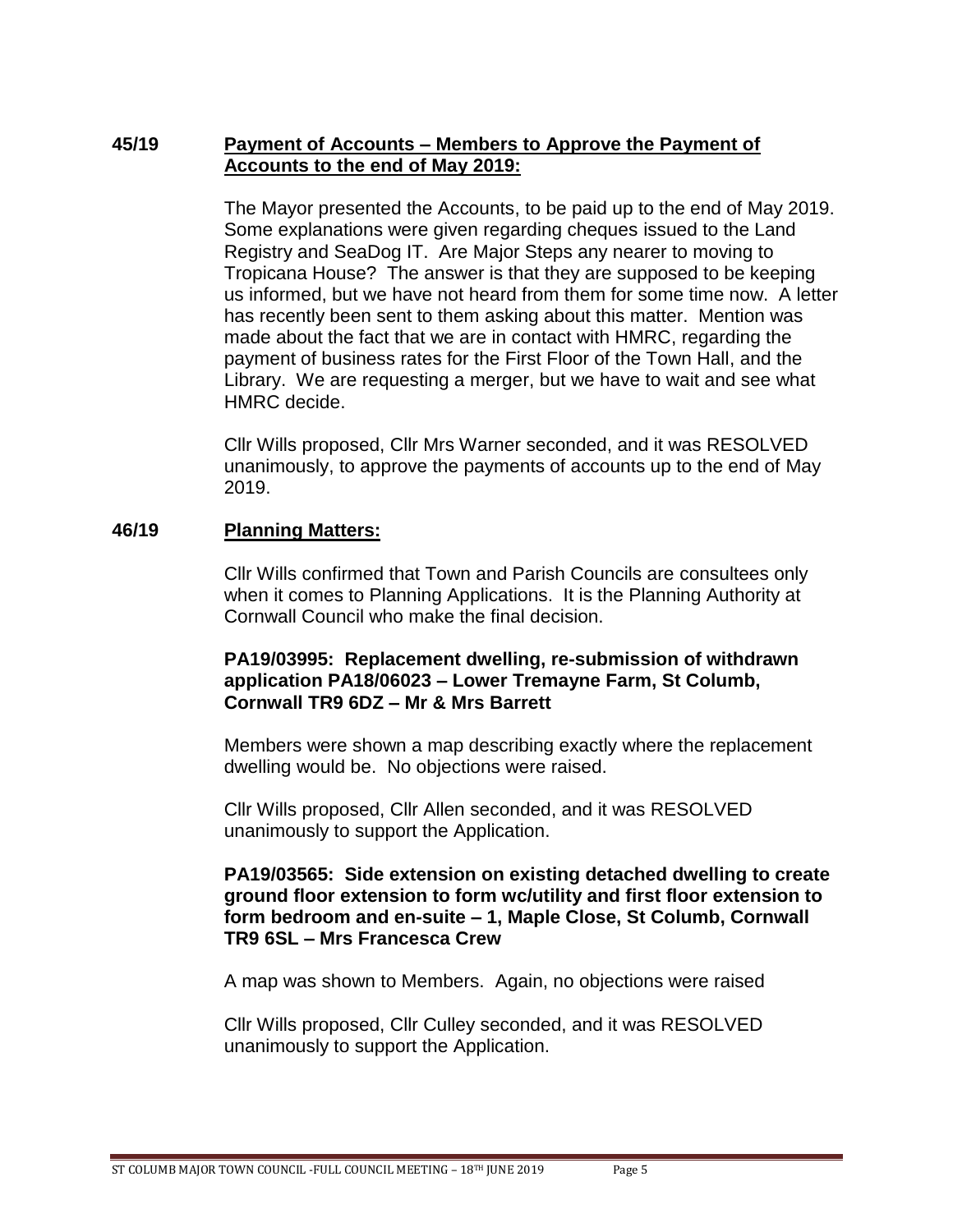#### **PA19/03147: Construction of a new domestic dwelling incorporating building worthy of retention – Land at Bridge Street, North of Dinham House, New Road, St Columb – Mr S Marsh**

A map of the site was shown to Members. There are currently containers and a caravan on site. These will only remain on site until work is completed. No other comments or objections were raised.

Cllr Wills proposed, Cllr Allen seconded, and it was RESOLVED unanimously to support the Application.

#### **PA19/04309: Proposed erection of a single-storey link attached utility room, garage and workshop – Pollawyn Road from Junction South of Rosevanion to Junction West of Tregamere, Tregamere, St Columb – Mr & Mrs C Shazell**

Members viewed a map of the premises. Once again, no adverse comments were raised about the Application.

Cllr Wills proposed, Cllr Mrs Warner seconded, and it was RESOLVED unanimously to support the Application.

#### **47/19 Annual Governance Statement 2018/19:**

The Mayor spoke about the Annual Governance Statement 2018/19. Members had previously received a copy of this Statement. The Town Clerk explained why one of the boxes (Box 4) had been ticked "No". Apart from Box 4, the Internal Auditor has confirmed that all the other items were acceptable, and have, therefore, been ticked "Yes".

Cllr Wills proposed, Cllr Draper seconded, and it was RESOLVED unanimously to accept the Annual Governance Statement 2018/19.

#### **48/19 Accounting Statements 2018/19:**

Cllr Mrs Warner stated that it has taken five years for our finances to be "spot on". The Mayor advised that without the help of the current Town Clerk, Cllr Mrs Warner, the original Internal Auditor (Mr Ken Abrahams), and to a lesser degree himself, the finances would not be in such a good state as they are now. The Town Clerk took Members through the Accounting Statements 2018/19, explaining how the figures had been arrived at. Thompson Jenner had again carried out a very thorough, and in-depth examination of the Town Council's finances. He explained the variances between some of the previous year's figures, and the latest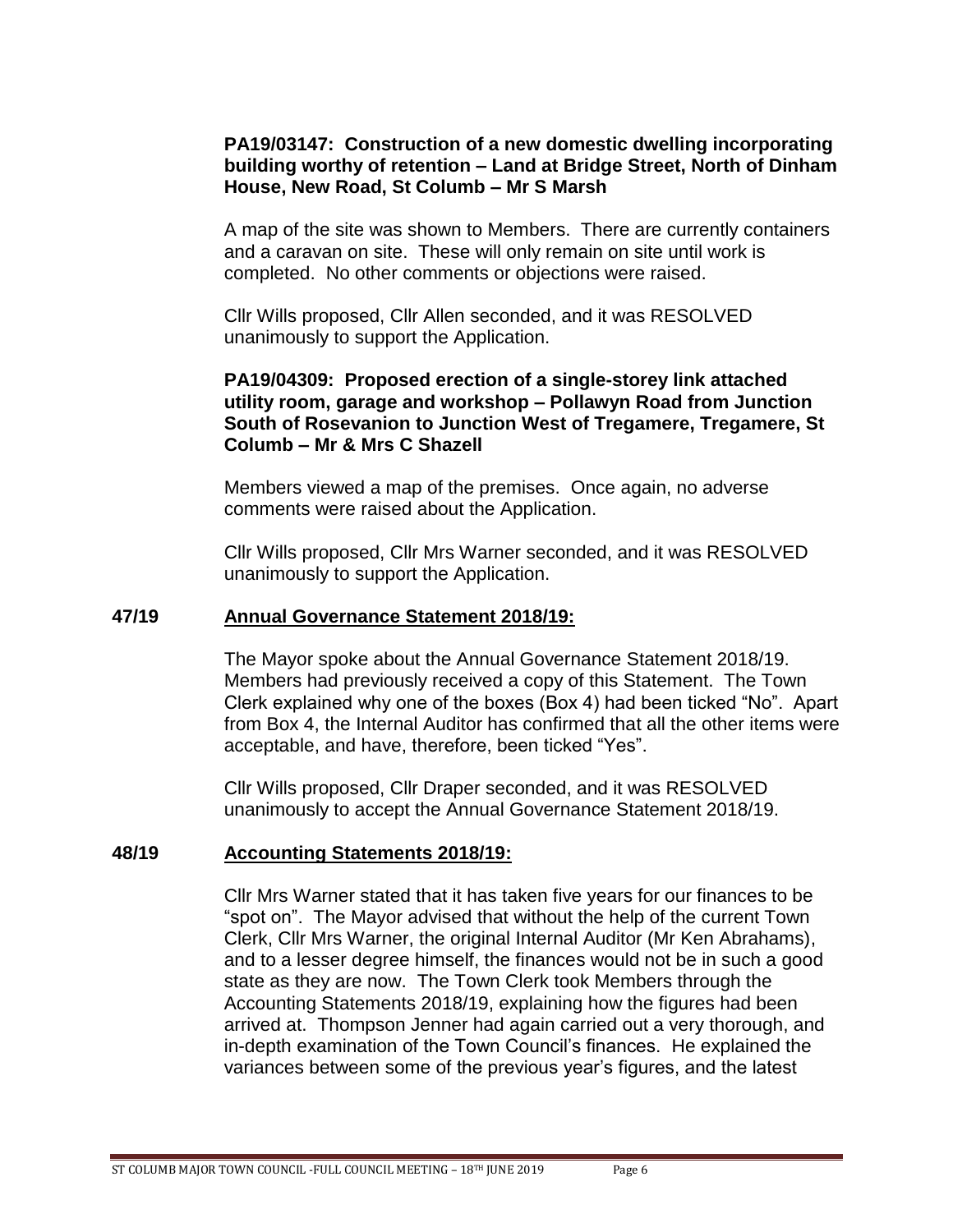year's amounts, as an explanation has to be given where the variance is over 15%.

Cllr Wills proposed, Cllr Mrs Warner seconded, and it was RESOLVED unanimously to accept the Accounting Statement 2018/19.

#### **49/19 Neighbourhood Development Plan:**

Cllr Wills gave an update on the Neighbourhood Development Plan. Three Neighbourhood Walks have been held. Another Questionnaire is in the process of being produced. It is hoped that this would be sent out in mid to late September. The Steering Group are working extremely hard on this project. The next Meeting of the Steering Group will be on Wednesday, 19<sup>th</sup> June. The matter of the Trekenning Farm development has been passed to the Steering Group. Cllr Wills will report back to the next Meeting.

## **50/19 Citizen of the Year:**

A general discussion took place about the Citizen of the Year for 2109. After some debate, someone was nominated, and unanimously agreed on by Councillors.

## **51/19 General Data Protection Regulations – Review of Policies:**

The Town Clerk advised that we are still waiting for this year's GDPR report. Policies need to be reviewed on an annual basis. Hopefully, the Report will be available for the next Meeting. The Policies can then be reviewed accordingly.

#### **52/19 Strengthening Community Network Panels:**

Cllr. Wills spoke briefly about the Strengthening of the Community Network Panels.

## **53/19 Commemoration of 75th Anniversary of D-Day – Donation:**

Cllr Mrs Warner spoke about this matter. She read an article that had appeared in the Daily Mail Weekend regarding the new Normandy Memorial. The total cost of the project is put at £29 million, with £20 million coming from the Government, and the remainder from fundraising. Donations have been requested. After some debate, Cllr. Mrs Warner proposed, Cllr Mrs Jiggins seconded, and it was agreed that we should send a donation of £150 to "The Normandy Memorial Trust". One Member voted against the proposal.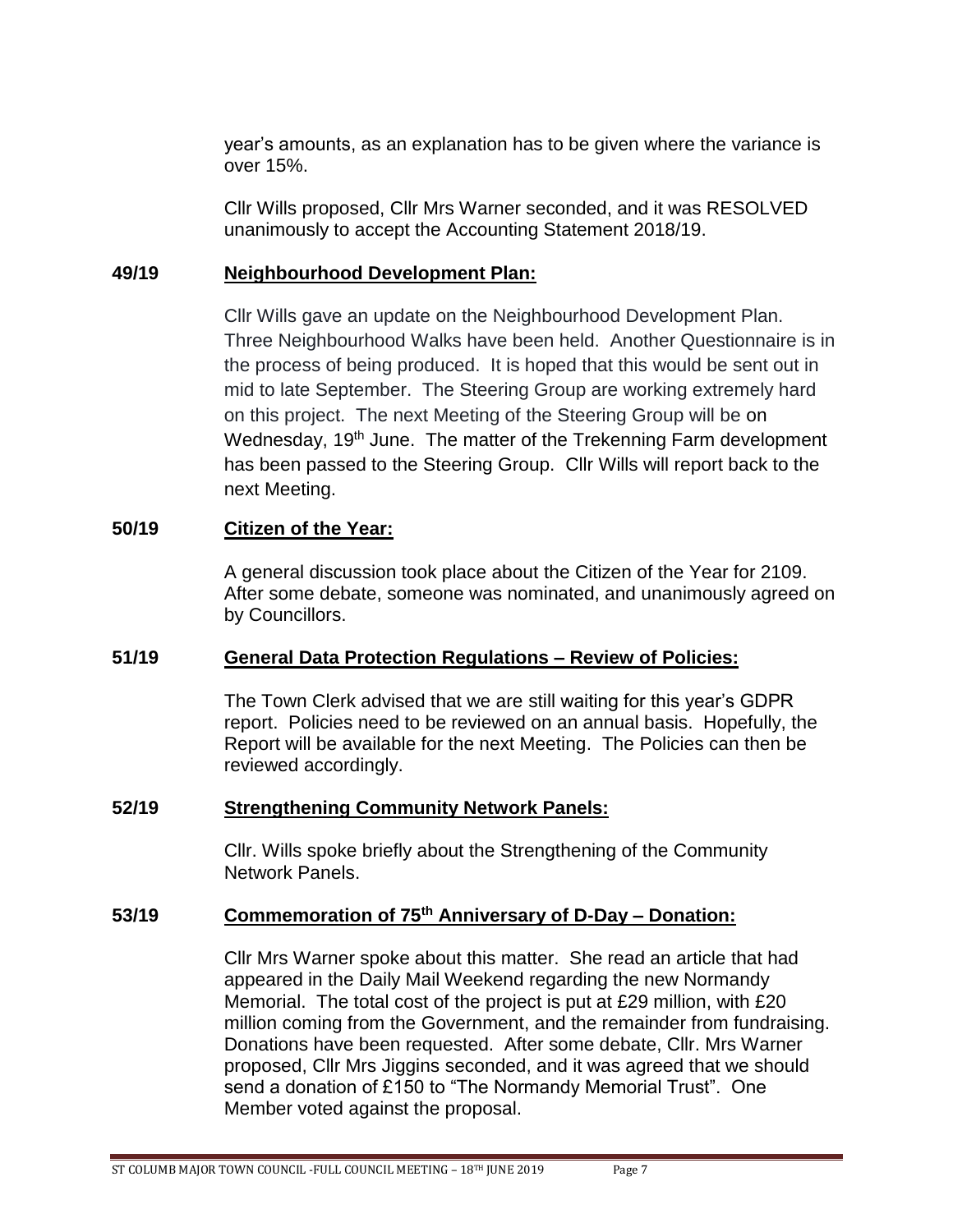## **54/19 Glanville's Green, Ruthvoes:**

Cllr Mrs Warner, Cllr Wills, and the Town Clerk spoke about this matter. Land at Glanville's Green is owned by Cornwall Council, and leased to a local farmer. It has been suggested that we could provide some kind of play equipment for the youngsters of Ruthvoes. The Town Council could take over the land in question, or have an SLA with Cornwall Council. It was also mentioned that the Telephone Box is currently being used as an Information Point.

#### **55/19 CHICKS – Donation:**

We have received another request from CHICKS for a donation. We only normally give this organization a donation annually. We have already given a donation this year. CHICKS need to re-apply in six months' time.

#### **56/19 Correspondence:**

The following items of Correspondence have been received:

- a) The Rural Bulletin 08.05.2019
- b) NALC Newsletter 15.05.2019
- c) The Rural Bulletin 21.05.2019
- d) CC High Street Heritage Action 21.05.2109
- e) NALC Newsletter 23.05.2019
- f) NALC Chief Executive's Bulletin 24.05.2019
- g) NALC Chief Executive's Bulletin 31.05.2019
- h) The Rural Bulletin 04.06.2019
- i) CC Communities and Devolution Bulletin Community Governance Review for Cornwall 2019. We have already responded to this item.
- j) CC Communities and Devolution Bulletin Climate Change and Carbon Neutral Cornwall

## **57/19 Any Other Business:**

- **a)** Cllr Mrs Warner advised that she has received a number of old photographs from Mr Terry Rowe, depicting Hurling in St Columb Major. It was agreed that we should purchase an Album, and place them all in the Album.
- **b)** Cllr Mrs Warner expressed concern at the state of the wall at Trekenning Point. It is black, and in a quite disgusting state. We have contacted Devon and Cornwall Housing (now Link West) about this matter. They were, to say the least, not at all helpful. They say that the wall is on a seven year cycle to be painted. After some debate, it was agreed that we should paint the wall black.